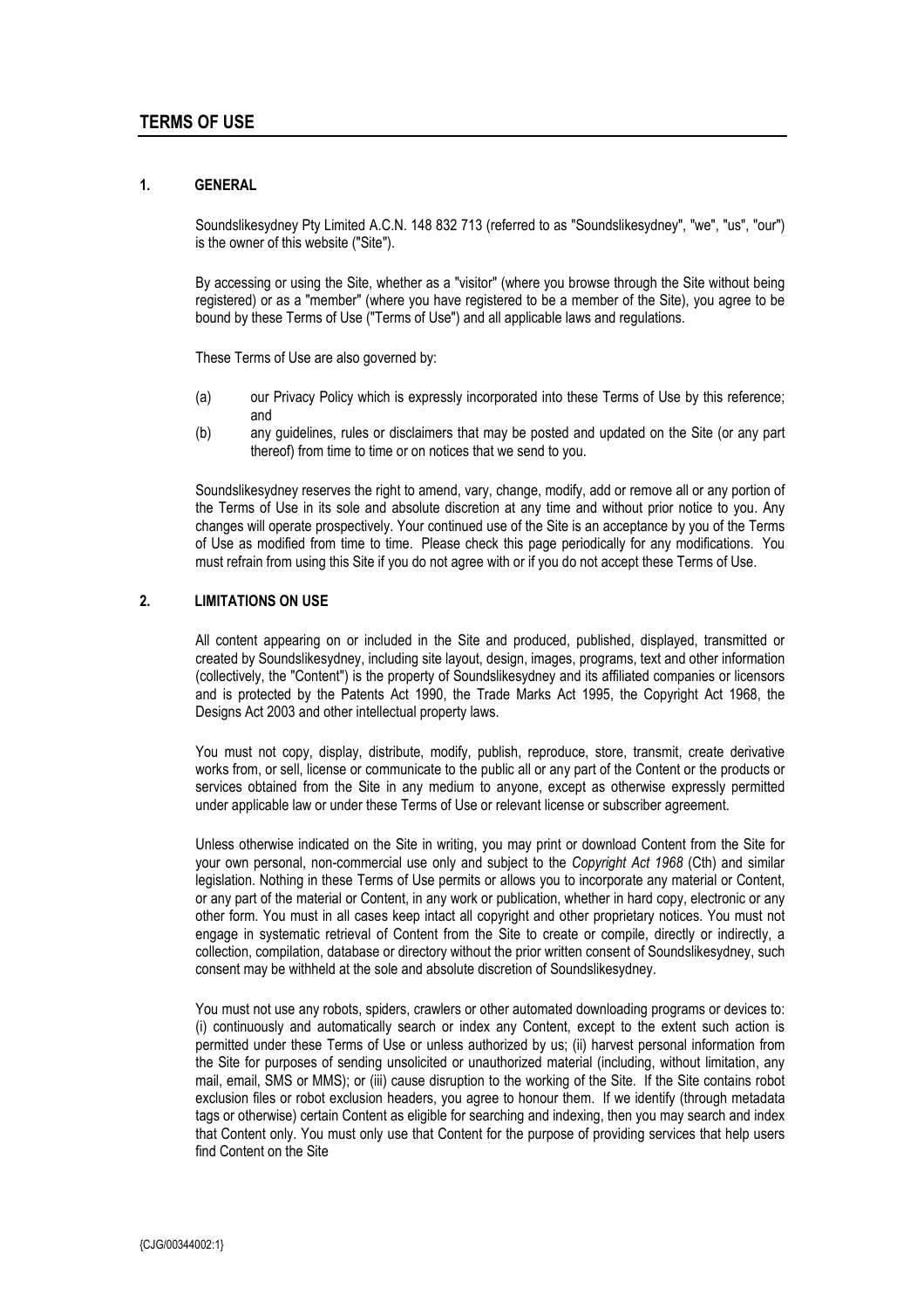You must not use the services on the Site to publish or distribute any information (including software or other content) which is illegal, which violates or infringes upon the rights of any other person or entity (including, without limitation, the intellectual property rights of any person or entity), which is abusive, hateful, profane, injurious to minors, pornographic, threatening, misleading, fraudulent, defamatory, libellous, harassing, obscene or vulgar, which contains errors, viruses or other harmful components, or which is otherwise actionable at law. Soundslikesydney may at any time, in its sole and absolute discretion, exercise editorial control over the content of the Site.

You must not, without the prior written consent of Soundslikesydney (such consent may be withheld in the sole and absolute discretion of Soundslikesydney) use the Site to publish or distribute any advertising, promotional material including any Content, or solicit to other users of the Site to use any goods or services. For example (but without limitation), you must not use the Site to conduct any business, to solicit the performance of any activity that is prohibited by law, or to solicit other users to become subscribers of other information services. Similarly, you must not use the Site to download and redistribute public information or shareware for personal gain or distribute multiple copies of public domain information or shareware.

You must not link any third party website to the Site or link the Site to a third party website ("Unauthorised Link"), without the prior written consent of Soundslikesydney (such consent may be withheld in the sole and absolute discretion of Soundslikesydney). You acknowledge and accept that Soundslikesydney is entitled to, and shall, require you to remove any Unauthorised Link which you install on the Site.

You may use the Site and the Content in accordance with these Terms of Use, Your use and continued use of the Site is solely at the discretion of Soundslikesydney. Soundslikesydney reserves the right to prohibit anyone from accessing, browsing, supplying information to or downloading information, material or Content from the Site. Nothing in these Terms of Use grants you any rights (including, without limitation, any intellectual property rights) in or to the Site or any Content, other than the limited right to use the Site and the Content according to the terms of these Terms of Use.

#### **3. INTELLECTUAL PROPERTY**

This Site and all intellectual property rights, including graphics, logos, trademarks, design, text, icons, the arrangement of them, sound recordings and all software relating to this Site, are owned by us, or in some cases, a related body corporate or third party. These intellectual property rights are protected by Australian and international laws.

Nothing contained in this Site is to be interpreted as a recommendation to use any information on this Site in a manner which infringes the intellectual property rights of any person, company or entity. We make no representations or warranties that your use of the information on this Site will not infringe such intellectual property rights

### **4. MATERIAL PROVIDED TO US OR POSTED ON OR THROUGH THE SITE BY YOU**

We appreciate any suggestions ("unsolicited ideas") you may have regarding ways in which this Site may be improved or materials which we may add to this Site. Any unsolicited ideas that you submit to us will not be regarded as confidential and will become our property. We may use, reproduce, disclose, publish, modify, adapt and transmit them to others, without restriction or any obligation to compensate you.

Soundslikesydney does not claim any ownership rights in the texts, files, images, photos, video, sounds, musical works, works of authorship, applications, or any other materials or information ("User Content") that you post, upload, transmit, display, publish, input or submit on or through the Site, including any blog pages, message boards, chat rooms and forums, for viewing or review by visitors to the Site, members of the Site, the general public or by the members of any public or private community or group (whether existing on-line via the Internet or otherwise) ("Submission").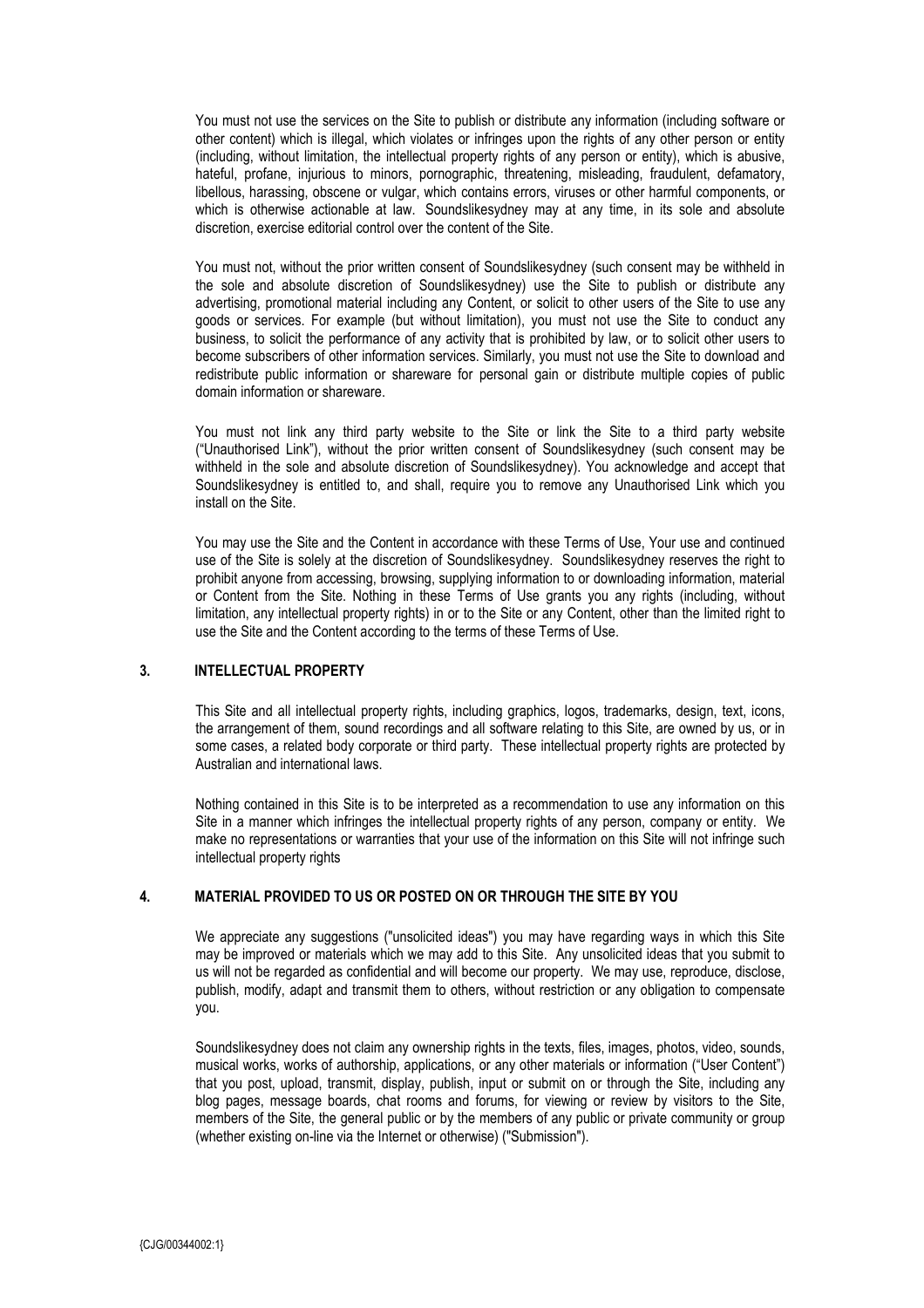We are not responsible for the content or accuracy of the User Content or Submission. In consideration of Soundslikesydney permitting you to do any posting, uploading, inputting, transmitting, displaying, publishing, providing or submitting ("Posting") your Submission or User Content to the Site, you grant to us, our affiliated companies and sublicensees an irrevocable limited licence for no fee to display (whether publicly or otherwise), publish, delete, modify, vary, amend, add to, reproduce and distribute and otherwise use in our sole and absolute discretion (without restriction or any obligation to remunerate or compensate you) your Submission or the User Content in any format in connection with the operation of our respective businesses (including, without limitation, the Site and any related applications of the Site).

The limited licence does not grant Soundslikesydney the right to sell or otherwise distribute the User Content outside the Site or the related applications of the Site. We will cease distribution of the User Content from the Site as soon as practicable, and at such time when distribution ceases, the licence will terminate. Notwithstanding the foregoing, you understand and agree that once aspects of the User Content or Submission is distributed or incorporated on or throughout the Site, Soundslikesydney is under no obligation to delete that User Content or Submission or ask users of the Site to delete that User Content or Submission and therefore it may continue to appear on the Site indefinitely.

By Posting a Submission, you warrant and represent that you own or otherwise control all of the rights to your Submission including, without limitation, any intellectual property or moral rights. You also warrant and represent that your Submission or the User Content does not infringe any third party intellectual property or moral rights.

You are solely responsible for the accuracy and content of the information of your Submission. Soundslikesydney exercises no editorial review and assumes no responsibility for misleading, fraudulent, defamatory, libellous, threatening, harassing, pornographic, obscene or illegal information supplied to the Site by you (whether via the User Content, any Submission or otherwise), including but not limited to any Submissions relating to pharmaceutical-related cases or products that may be litigious in nature.

We shall have the right, but not the obligation, to monitor Submissions to determine compliance with these Terms of Use, any operating rules we establish and to satisfy any law, regulation or authorized government request. You agree to promptly report any suspicious or unauthorized use of the Site to Soundslikesydney. Soundslikesydney reserves the right to monitor any and all activity on the Site and Soundslikesydney may notify the proper law enforcement officials if any suspicious activity is detected.

#### **5. LINKS TO OTHER SITES**

The Site may contain links to other websites which are owned or operated by third parties. These links are provided for convenience only and may not remain current or maintained. We should not be construed as endorsing, approving, recommending or giving preference to these third parties or their websites, or any information, products or services referred to on those third party websites unless expressly stated. You link to these websites at your own risk and should make your own enquiries as to the privacy policies or Terms of Use of these third parties. We are not responsible for information on, or the practices of, such websites. We do not permit any linkages to this Site without our prior written permission.

#### **6. COOKIES**

We may use cookies to gather data in relation to this Site and you consent to us doing so (although you may be able to disable cookies on your web browser).

# **7. SECURE DATA**

Given the nature of the internet, we cannot guarantee that any data transmission is totally secure. Whilst we take precautions to protect information, we do not warrant and cannot ensure the security of any information you transmit to us. You therefore transmit to this Site at your own risk. However, once we receive your transmission, we will take reasonable steps to preserve its security.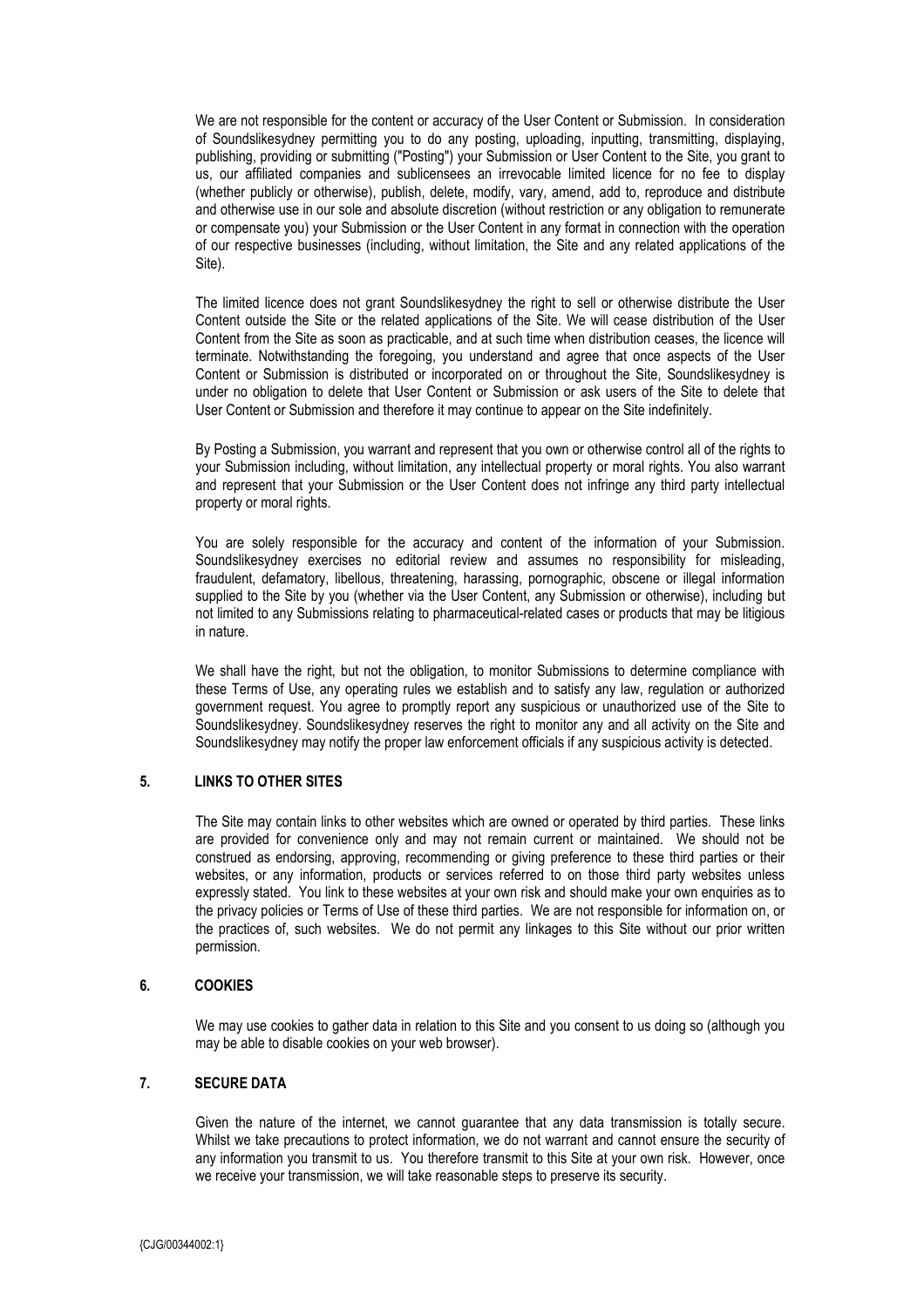When you sign up or register to become a member of the Site, you will be asked to choose a password. You are entirely responsible for maintaining the confidentiality of your password. You agree not use the account, username, email address or password of another member at any time or to disclose your password to any third party. You are solely responsible for any and all use of your account.

#### **8. VIRUSES**

Given the nature of the internet, we cannot guarantee that this Site is free from viruses, fault or other conditions which could damage or interfere with your computer systems, and we do not warrant that your access to this Site will be uninterrupted, error free or that any defects will be corrected. You assume the risk of any damage to your property as a result of using this Site, and to the maximum extent permitted by law; we disclaim all liability for any errors, omissions and faults.

You must take your own precautions to ensure that the process which you use for accessing this Site does not expose you to the risk of viruses, malicious computer code or other forms of interference which may damage your own computer system. For the avoidance of doubt, we do not accept responsibility for any interference or damage to your own computer system which arises in connection with your use of this Site or any linked website.

## **9. DISCLAIMER OF WARRANTIES AND LIABILITY**

We make no representations or warranties of any kind, express or implied, in relation to any information, content, materials or products included in this Site or to its availability, functionality or performance.

We do not, nor do our officers, employees, agents and other representatives accept responsibility for any loss or damage, howsoever caused (including through negligence or matters outside our control), which you may directly or indirectly suffer in connection with your use of this Site or any linked website, nor do we accept any responsibility for any such loss arising out of your use of, or reliance on, information contained on, or accessed through, this Site. To the maximum extent permitted by law, we disclaim any such representations or warranties as to the completeness, accuracy, merchantability or fitness for purpose of this website or the information that it contains.

The use of the information on this Site and interactions with other users of the Site, third party developers or any other parties with whom you interact through the Site, is at your own risk. To the extent permitted by law, we exclude all liability of us, our officers, employees, agents and other representatives in respect of any injury, loss or damage arising out of, or related to, the use, or inability to use, the information on this Site or provided through this Site through email. This limitation of liability includes, but is not limited to, compensatory, direct, indirect or consequential damages, interruption of business, loss of data, income or profit, loss of, or damage to property, and third party claims. If any liability is not able to be excluded by law, we limit our liability to the re-supply of the relevant information or services.

To the full extent permitted by applicable laws, neither Soundslikesydney, its related entities, affiliates, nor any third-party content providers or licensors make any warranty whatsoever, including without limitation, that the operation of the Site will be uninterrupted or error-free; that defects will be corrected; that the Site, including the server that makes it available, is free of viruses or other harmful components; as to the results that may be obtained from use of the Content or other materials on the Site; or as to the accuracy, completeness, reliability, availability, suitability, quality, non-infringement or operation of any Content, product or service provided on or accessible from the Site.

THE SITE AND ALL CONTENT, PRODUCTS AND SERVICES INCLUDED IN OR ACCESSIBLE FROM THE SITE ARE PROVIDED "AS IS" AND WITHOUT WARRANTIES OR REPRESENTATIONS OF ANY KIND (EXPRESS, IMPLIED AND STATUTORY, INCLUDING BUT NOT LIMITED TO THE WARRANTIES OF TITLE AND NON-INFRINGEMENT AND THE IMPLIED WARRANTIES OF MERCHANTABILITY AND FITNESS FOR A PARTICULAR PURPOSE), ALL OF WHICH SOUNDSLIKESYDNEY DISCLAIMS TO THE FULLEST EXTENT PERMITTED BY LAW. YOUR USE OF THE SITE IS AT YOUR SOLE RISK.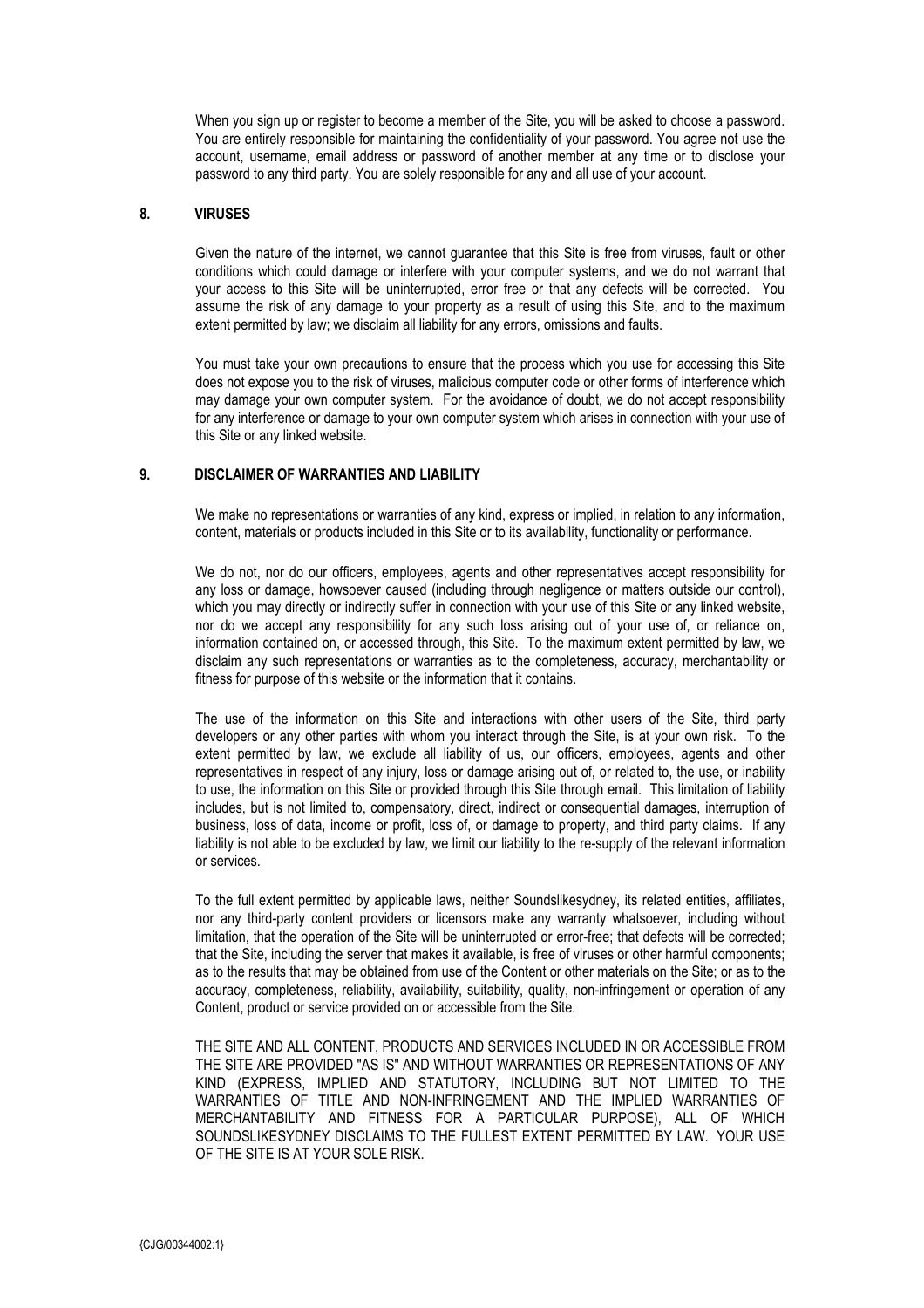NEITHER SOUNDSLIKESYDNEY NOR ANY OF ITS, RELATED ENTITIES, AFFILIATES OR LICENSORS SHALL BE LIABLE TO YOU OR ANYONE ELSE FOR ANY LOSS OR INJURY, CAUSED IN WHOLE OR PART BY ITS NEGLIGENCE OR CONTINGENCIES BEYOND ITS CONTROL IN PROCURING, COMPILING, INTERPRETING, REPORTING OR DELIVERING INFORMATION THROUGH THE SITE. IN NO EVENT WILL SOUNDSLIKESYDNEY, ITS AFFILIATES OR LICENSORS BE LIABLE TO YOU OR ANYONE ELSE FOR ANY DECISION MADE OR ACTION TAKEN BY YOU IN RELIANCE ON SUCH INFORMATION. SOUNDSLIKESYDNEY AND ITS AFFILIATES AND LICENSORS SHALL NOT BE LIABLE TO YOU OR ANYONE ELSE FOR ANY DAMAGES (INCLUDING, WITHOUT LIMITATION, CONSEQUENTIAL, SPECIAL, INCIDENTAL, INDIRECT, OR SIMILAR DAMAGES) EVEN IF ADVISED OF THE POSSIBILITY OF SUCH DAMAGES. CERTAIN LEGISLATION, INCLUDING THE COMPETITION AND CONSUMER ACT 2010 (CTH), MAY IMPLY WARRANTIES OR CONDITIONS OR IMPOSE OBLIGATIONS WHICH CANNOT BE EXCLUDED, RESTRICTED OR MODIFIED OR CANNOT BE EXCLUDED, RESTRICTED OR MODIFIED EXCEPT TO A LIMITED EXTENT. THESE TERMS OF USE MUST BE READ SUBJECT TO THESE STATUTORY PROVISIONS. IF THESE STATUTORY PROVISIONS APPLY, TO THE EXTENT TO WHICH IT IS ENTITLED TO DO SO, SOUNDSLIKESYDNEY LIMITS ITS LIABILITY IN RESPECT OF ANY CLAIM UNDER THOSE PROVISIONS TO: AT SOUNDSLIKESYDNEY'S OPTION: (A) THE SUPPLYING OF THE SERVICES AGAIN; OR (B) THE PAYMENT OF THE COST OF HAVING THE SERVICES SUPPLIED AGAIN.

Soundslikesydney in no way supports, approves, endorses or takes any responsibility for any products, tests, procedures, treatments, therapies, goods or services offered by outside vendors through our services or advertised on the Site or otherwise displayed on or accessible through the Site.

### **10. INDEMNIFICATION**

You agree to indemnify us, our officers, employees, shareholders, agents and other persons (including without limitation, licensors, affiliates, parent companies and subsidiaries) involved in the creation of this Site from all damages, losses, penalties, fines, expenses and costs (including legal costs) which arise out of or relate to your use of this Site, your interactions with other users of the Site, third party developers or any other parties with whom you interact through the Site, or otherwise, any information that you provide to us via this Site or any damage that you may cause to this Site. This indemnification includes, without limitation, liability relating to copyright infringement, defamation, invasion of privacy, trade mark infringement and breaches of the *Competition and Consumer Act 2010* (Cth).

## **11. EVENTS OUTSIDE OUR CONTROL**

Soundslikesydney will not be in breach of obligations under these Terms of Use to the extent that any failure or delay in performing its obligations occurs because of an event or circumstance which is outside Soundslikesydney's reasonable control, including without limitation, any act of God, war, terrorism and other hostilities, fire, flood, strikes, lockouts, delays in transport, breakdowns in equipment, or restrictions or prohibitions or any other acts by any government or semi-government authority.

#### **12. SEVERABILITY**

If any provision in these Terms of Use is held invalid or unenforceable under an applicable law, the remaining provisions shall continue in full force and effect.

#### **13. GOVERNING LAW**

These Terms of Use shall be governed by and construed in accordance with the laws of New South Wales, Australia. You hereby irrevocably submit to the non-exclusive jurisdiction of the courts of that State. In the event that any of the Terms of Use is found to be invalid, voidable or unenforceable under any court of law, such invalidity or unenforceability will not affect the remainder of these Terms of Use, which will continue in full force and effect.